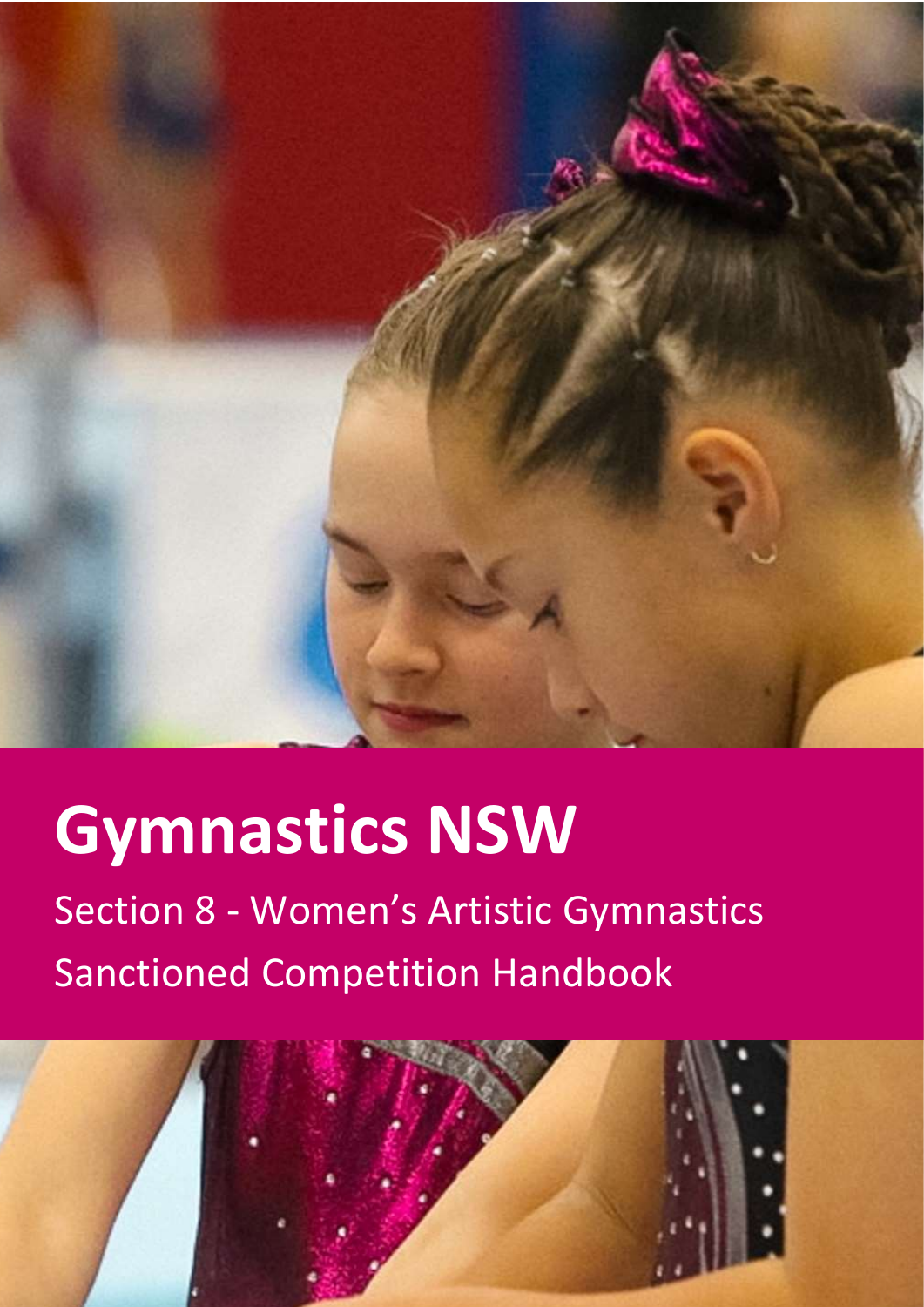# **Contents**

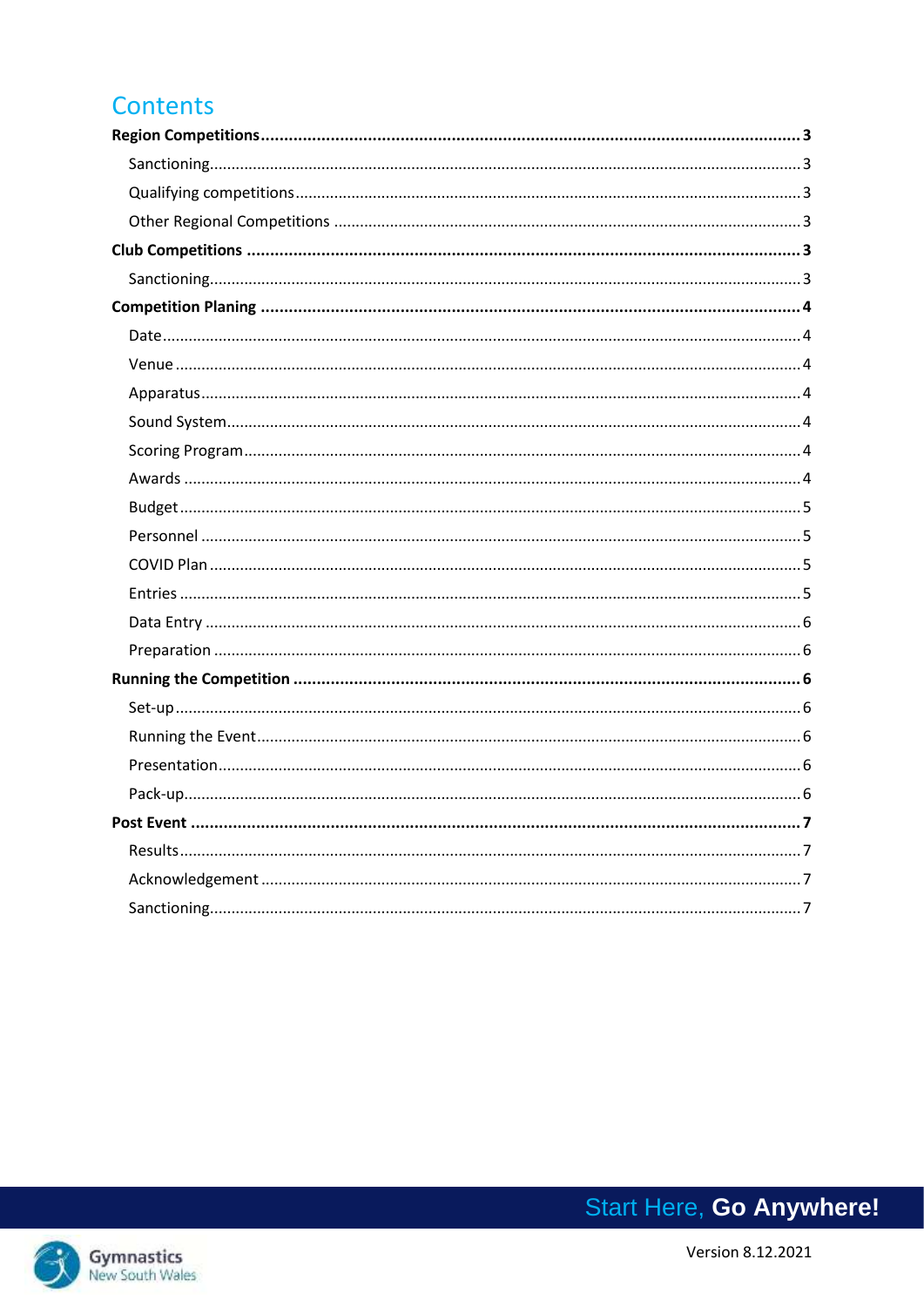# <span id="page-2-0"></span>Region Competitions

# <span id="page-2-1"></span>Sanctioning

All regional competitions need to be sanctioned and run as per Gymnastics NSW guidelines.

# <span id="page-2-2"></span>Qualifying competitions

Regions need to run qualifying competitions for Level 3 & 4 to select the Regional Teams for the State Championships, also the regions need to run a qualifying event for any Special O gymnasts in the region.

Regions need to decide how the selection of these teams will be made and this information needs to be distributed to the clubs in the region before the events are run.

The composition of the Regional Teams is up to the region to decide, and the teams need to be full before moving to the next team. Regions list the teams so that they are in the sessions that you want the teams to compete in as listed in the Order of Work in the GNSW WAG Technical Regulations eg. Level 3 Outer City 1 - is in session 2, Level 3 Southern 1 is in session 8.

Additional Gymnasts can be placed into the reserve teams and listed on the entry form. These teams will be used to fill up spaces in the competition where regions are unable to send a complete set of teams. The selection of these reserve teams is based on the region's ranking from the previous year's competition for that level and will be allocated to spaces by a random draw.

Regions will be required to allocate 3 judges per session that they have gymnasts competing in.

# <span id="page-2-3"></span>Other Regional Competitions

Regions are encouraged to run events for the Foundation Levels (Level 1 & 2), look at holding 1 event towards the end of each term, so that these gymnasts have a chance to experience a low-key introduction to competition before they reach level 3.

The Foundation competitions can take many different formats, it is recommended that the format is a skill-based circuit as the beginner judges are only trained to assess single skills on a banded system. Choose appropriate skills from the list for each apparatus, based in the available equipment and space and circulate these to clubs (keep the same skills throughout the year to make it easy for coaches and gymnasts). See the WAG ALP for the list of skills for each level.

Regions are also able to run other events and Regional Championships as decided by the region.

# <span id="page-2-4"></span>Club Competitions

# <span id="page-2-5"></span>Sanctioning

Clubs can get competitions sanctioned which allows access to resources from GNSW and the listing of your event on the GNSW Friendly Competitions Calendar, where other clubs can see the details for your event.

Club competitions are not able to be used for qualifying for any GNSW Events but can provide your gymnasts with competition experience also exposure to other gymnasts, coaches and judges allowing opportunities for improvement and friendship.

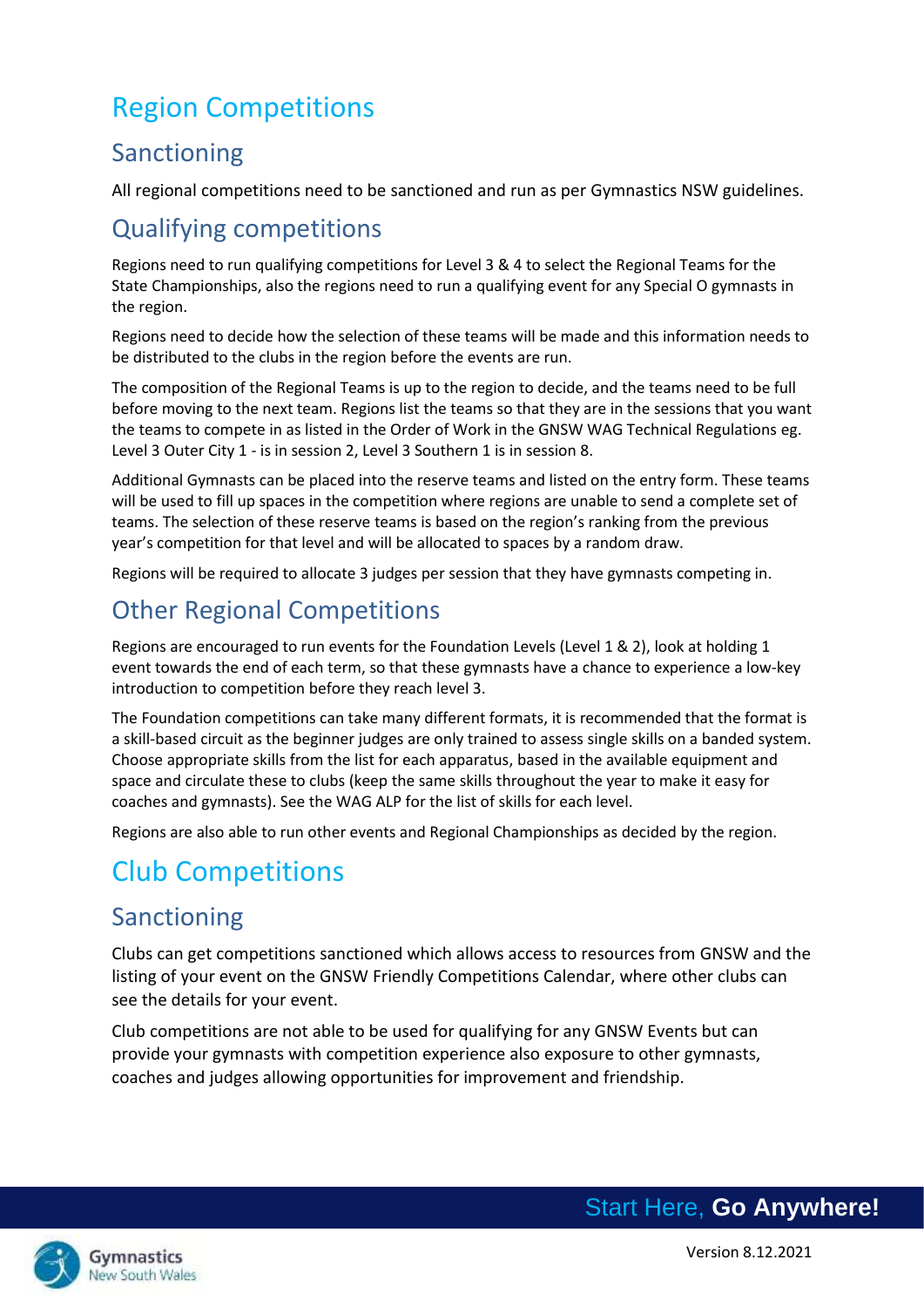# <span id="page-3-0"></span>Competition Planing

#### <span id="page-3-1"></span>**Date**

Ensure that the date that you are looking at doesn't clash with a State or Region event for your region.

You will need to give clubs time to inform their parents about the event and get their entries in before the date that you need to receive their entries to organise the event. This would generally be at least 6 weeks from the notification of the event to the date of the event.

#### <span id="page-3-2"></span>Venue

Ensure that the venue is available for the date you chose and that there are no other events running at the venue that will conflict with your event.

The venue needs to have adequate equipment for the safety of the gymnasts at the level that they are competing. Equipment needs to have enough space to allow for the gymnasts at each apparatus and has minimum overlap with the other apparatus.

There also needs to be space for spectators that can be separated from the competition area during the event so that spectators do not accidentally get in the way of competitors.

### <span id="page-3-3"></span>Apparatus

The apparatus used needs to be in good working order and meet the requirements for the level of competition (eg. it is not necessary to have the full FIG run-up area for level 3 beam).

It is not necessary for a full floor area for levels 1-4 as these can be done on a single floor strip, which doesn't need to be sprung. It may also be possible to run higher level events with a smaller floor area, as long as clubs are aware of this and can practice beforehand and modifications to floor plans due to the available area are not taken by the judges.

Matting needs to be in good condition and offer adequate cushioning in the case of falls from the equipment.

The landing zones should be clear of obstacles and not have gaps or holes that may lead to injury.

# <span id="page-3-4"></span>Sound System

Ensure that the sound system allows the competitors and the spectators to hear the music and announcements.

It is possible to hire a sound system for a weekend event if necessary.

#### <span id="page-3-5"></span>Scoring Program

There are a few scoring programs available with all of them having a cost involved in purchasing or using the program, alternately you may choose to use a spreadsheet or database to record and calculate the scores for your event.

For a banded event you may decide not to keep records, but to just allocate the awards as the gymnasts progress around the event.

#### <span id="page-3-6"></span>Awards

Organise any awards needed for the event this can take time so check with your supplier what notice they need for the number of awards you are likely to need.

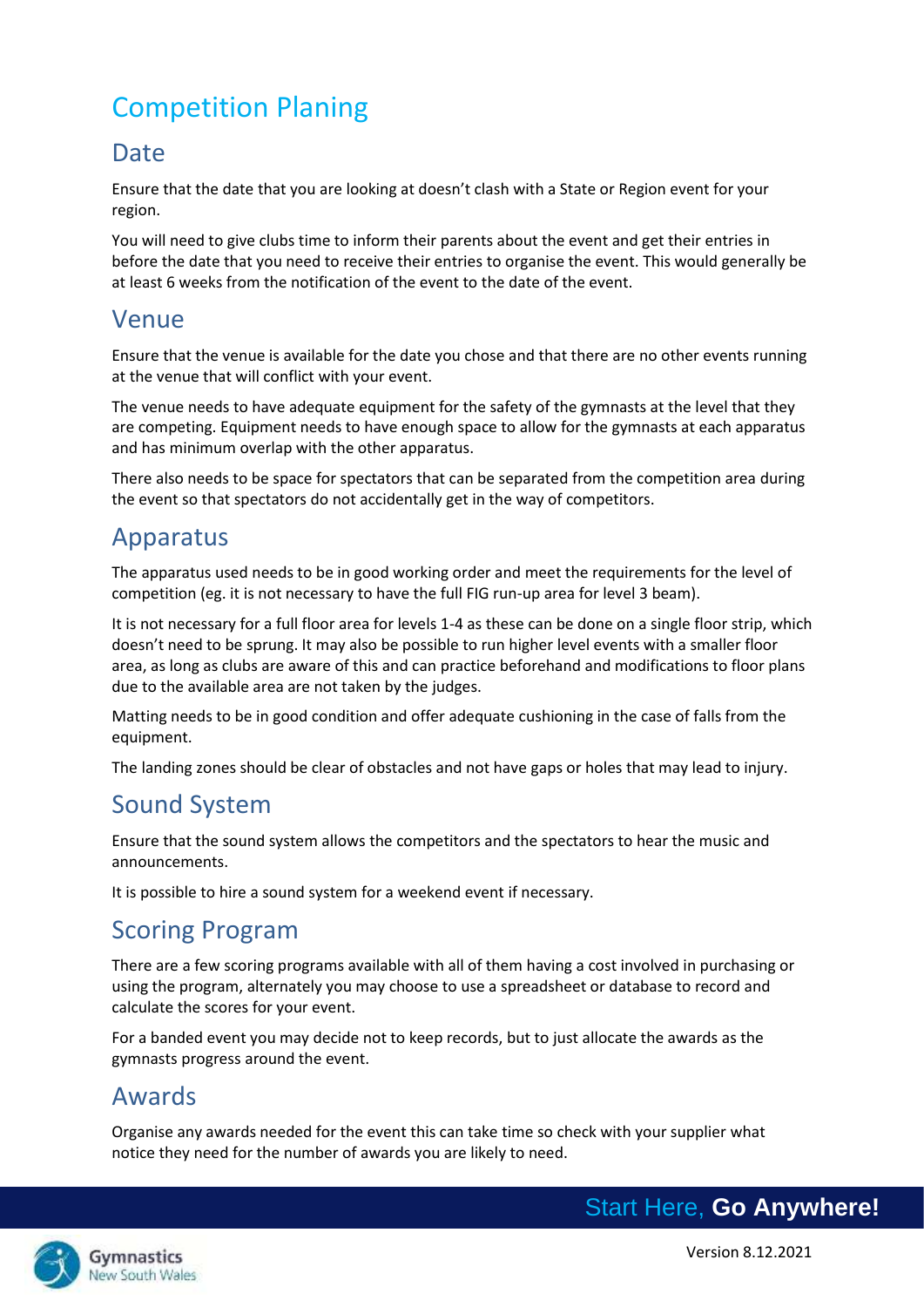Don't forget to allow enough for tied places or for banding allow plenty of each band for the event as the ratio is never just a simple proportion spread evenly across the bands.

#### <span id="page-4-0"></span>Budget

Organise a budget for the event that includes:

Income

- Entries expected
- Other income expected (door charge for spectators, canteen, etc)

Expenditure

- Awards
- Participation certificates
- Catering
- Venue hire
- Payments or gifts for judges
- Other expenditure

From this budget determine if the event is worthwhile to run.

#### <span id="page-4-1"></span>Personnel

Ensure that you will have enough people available to run the event on the day.

# <span id="page-4-2"></span>COVID Plan

In these current times it is necessary to have a COVID Plan for your event, make sure that this is done and is based on the latest regulations.

#### <span id="page-4-3"></span>Entries

Organise an entry form for the event with all the information that you will need remember that in these times of COVID events you will need contact details for participants.

Once you receive the entries, collate them, and work out the timetable and order of work for the event.

The timing for the event depends on the levels involved and the format for the competition, as a guide see the table below for approximate event times.

| <b>Levels</b>    | Warm-up    | <b>Apparatus</b><br>Warm-up | <b>Apparatus time</b>            | Presentation |
|------------------|------------|-----------------------------|----------------------------------|--------------|
| 1&2              | 15-20 mins | N/A                         | Allow 60 mins for 50-80 gymnasts | 15 mins      |
| 3&4              | 20 mins    | N/A                         | Allow 3 mins per gymnast         | 15 mins      |
| 5                | 20 mins    | N/A                         | Allow 3-3.25 mins per gymnast    | 15-20 mins   |
| 6                | 20 mins    | N/A                         | Allow 3.25-3.5 mins per gymnast  | 15-20 mins   |
| 7 w/u compete    | 20 mins    | N/A                         | Allow 3.5-3.75 mins per gymnast  | 15-20 mins   |
|                  | 20 mins    | $10 - 15$ mins              | Allow 3 mins per gymnast         | 15-20 mins   |
| 8-10 w/u compete | 20 mins    | N/A                         | Allow 3.5-3.75 mins per gymnast  | 15-20 mins   |
| $8 - 10$         | 20 mins    | $10 - 15$ mins              | Allow 3 mins per gymnast         | 15-20 mins   |

If you did warm-up on separate apparatus the event times may be reduced as this should speed up the competition

Organise judge's panels if you have the judge availability or request judges from the clubs to fit the timetable.

Send this information to clubs and get clubs to confirm their judges.

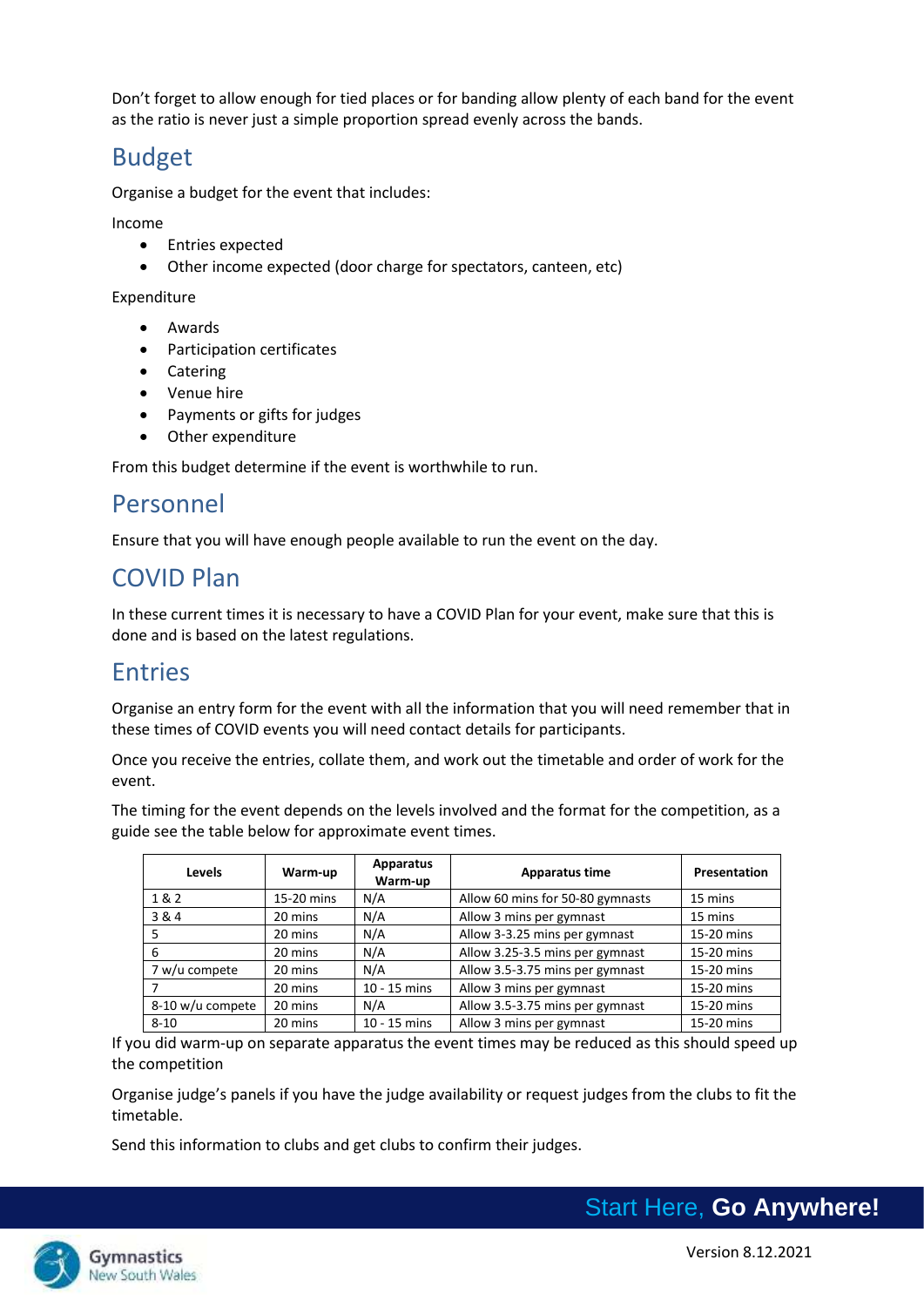# <span id="page-5-0"></span>Data Entry

Enter the data into the Scoring Program and check that age groups if used are correct and the gymnasts are in the correct session and group.

#### <span id="page-5-1"></span>Preparation

Organise and distribute a roster for the volunteers or staff involved in running the event.

# <span id="page-5-2"></span>Running the Competition

### <span id="page-5-3"></span>Set-up

Ensure the venue is set-up before the participants and spectators arrive.

Judges are placed in the best available position for the apparatus, judging sheets are on their tables and any electronic scoring equipment is working correctly.

Scoring control is set-up in a suitable position preferably where they have access to the competition area if necessary to check a score that has been submitted.

#### <span id="page-5-4"></span>Running the Event

Get the gymnasts marshalled and warmed up on time.

Ensure that the scoring is working correctly and that the judges are okay during the event.

Make sure that the gymnasts rotate around the apparatus as quickly as possible and if there is a problem fix it early so that the time doesn't blow out and the session run late.

Get the scores collated quickly and ensure that all scores have been entered before organising results.

#### <span id="page-5-5"></span>Presentation

Organise the presentation as quickly as possible, setting up awards and podiums should be done as the results are being checked and printed.

Conduct the presentation and clear the gymnasts and spectators from the venue to allow for the next session to enter.

At the end of the event get the judges to clean off their tables so that they don't leave anything behind.

# <span id="page-5-6"></span>Pack-up

Pack-up all awards, scoring equipment, chairs and tables, cleaning as you go.

Set the equipment back to normal ready for classes as required.